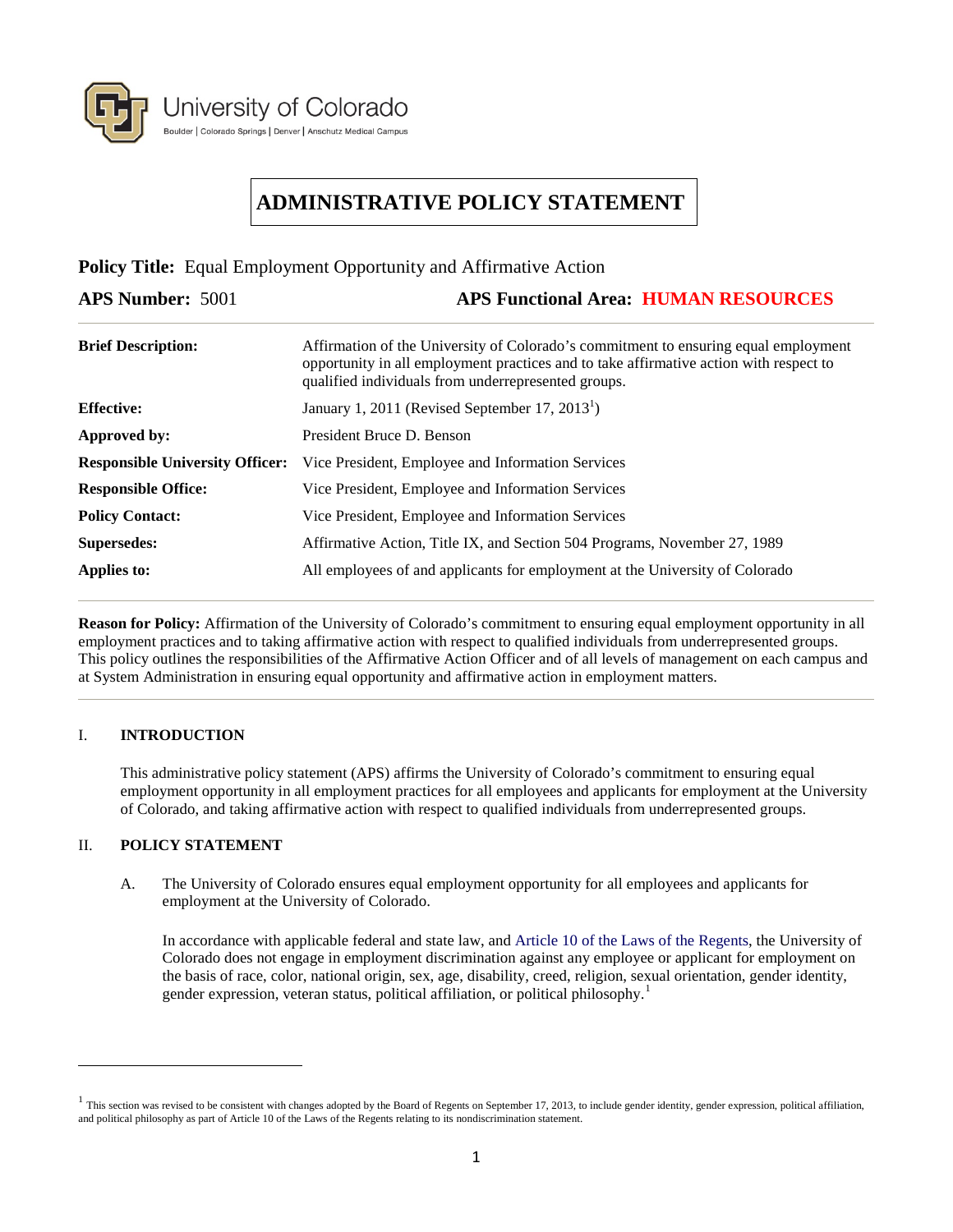The University of Colorado ensures nondiscrimination in employment matters pursuant to the following federal and state laws: Title VII of the Civil Rights Act of 1964, the Equal Pay Act of 1963, the Age Discrimination in Employment Act of 1967, Title I and V of the Americans with Disabilities Act of 1990, as amended, Sections 501 and 505 of the Rehabilitation Act of 1973, the Civil Rights Act of 1991, the Uniformed Services Employment and Reemployment Rights Act of 1994, the Vietnam Era Veterans Readjustment Assistance Act of 1974, as amended, and Colo. Rev. Stat. § 24-34-401 et seq.

In addition, the University of Colorado takes affirmative action to employ and advance in employment qualified women, people of color, individuals with disabilities, and veterans. The University of Colorado takes affirmative action pursuant to its obligations as a federal contractor under the following federal laws and regulations: Executive Order 11246, the Vietnam Era Veterans Readjustment Assistance Act of 1974, as amended, Section 503 of the Rehabilitation Act of 1973, as amended, and the federal regulations found at 41 CFR §§ 60-2, 60-250, 60-300 and 60-741.

B. Affirmative Action

In order to ensure compliance with the federal laws and regulations cited above and the success of the University of Colorado's affirmative action programs, each University of Colorado campus Chancellor and the President for System Administration will:

- 1. Assign responsibility and accountability for their campus's or System Administration's affirmative action program to an individual who possesses the necessary authority and resources and the support of and access to top management. This individual, hereinafter the Affirmative Action Officer, will be responsible for:
	- a. Developing, implementing, and updating on an annual basis a written Affirmative Action Plan (AAP) that outlines the steps that campuses or System Administration will take and have taken to ensure equal employment opportunity in the employment process.
	- b. Setting affirmative action goals for the campus or System Administration and monitoring the progress made toward achieving those goals.
	- c. Advising all levels of management (including division heads, deans, faculty chairs, department directors, and other employees with supervisory responsibilities) about affirmative action goals set in their areas and collaborating with management to develop action-oriented initiatives to meet those affirmative action goals.
	- d. Maintaining awareness of and ensuring compliance with this APS, and any related campus or System Administration-specific policy, by faculty and staff.
	- e. Reviewing and providing guidance on employment processes, including but not limited to recruitment, selection, promotion, separation, and compensation practices, to ensure that equal access is afforded to all qualified individuals.
	- f. Serving as a liaison to and handling audits by federal enforcement agencies.
	- g. Acting as a campus or System Administration resource and educator on affirmative action issues.
- 2. Ensure that all levels of management at each campus or System Administration:
	- a. Inform their employees of the existence of this policy and any related campus or System Administration-specific policies, and affirm their commitment to the University of Colorado's goal of creating and maintaining a diverse workforce at each of its locations.
	- b. Make employment decisions that are consistent with this policy and any related campus or System Administration-specific policy.